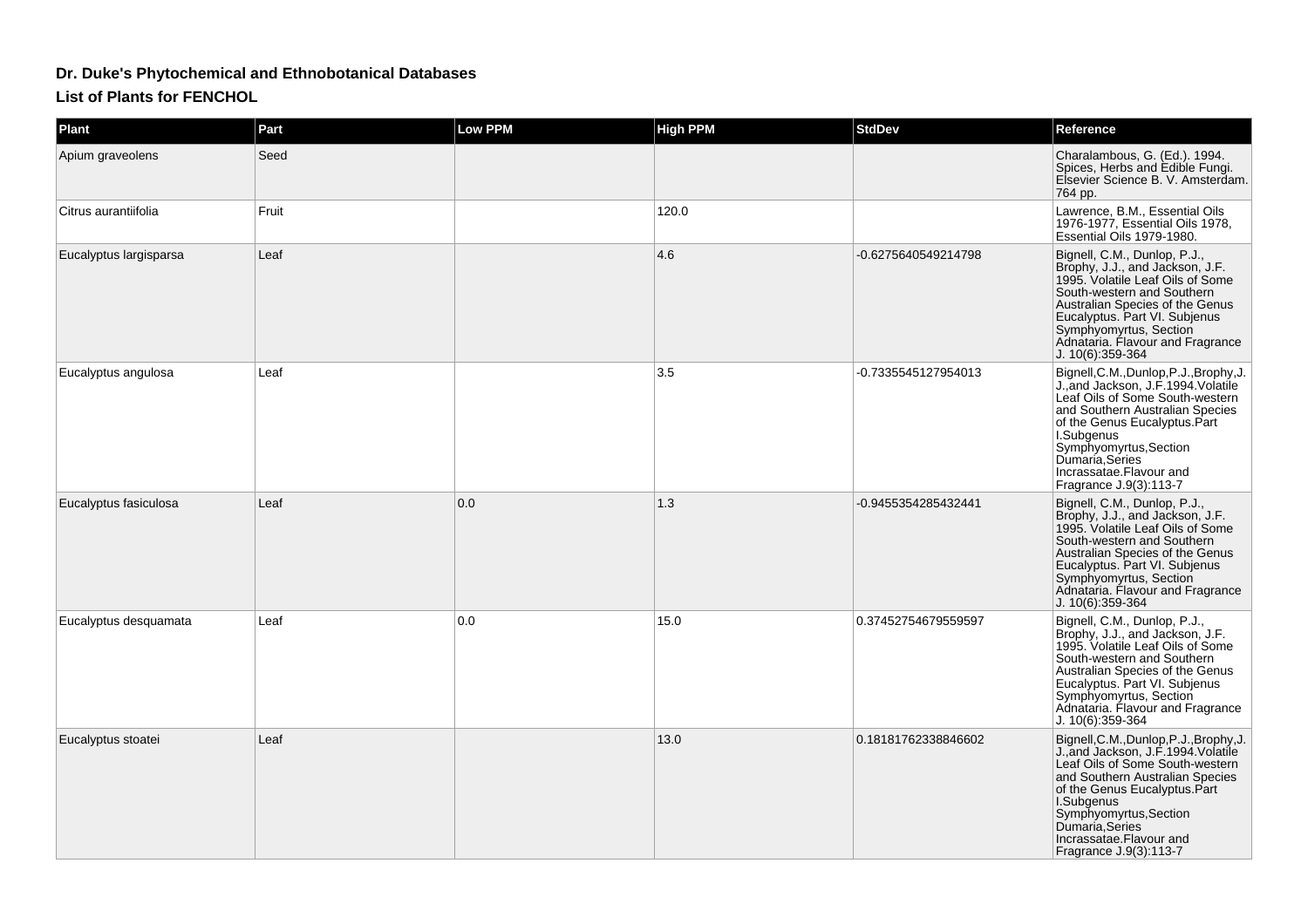| Plant                   | Part | Low PPM | <b>High PPM</b> | <b>StdDev</b>        | Reference                                                                                                                                                                                                                                                                                            |
|-------------------------|------|---------|-----------------|----------------------|------------------------------------------------------------------------------------------------------------------------------------------------------------------------------------------------------------------------------------------------------------------------------------------------------|
| Eucalyptus erythrandra  | Leaf |         | 10.0            | -0.10724726172222891 | Bignell, C.M., Dunlop, P.J., Brophy, J<br>J., and Jackson, J.F. 1994. Volatile<br>Leaf Oils of Some South-western<br>and Southern Australian Species<br>of the Genus Eucalyptus.Part<br>I.Subgenus<br>Symphyomyrtus, Section<br>Dumaria, Series<br>Incrassatae.Flavour and<br>Fragrance J.9(3):113-7 |
| Eucalyptus lansdowneana | Leaf |         | 4.0             | -0.6853770319436188  | Bignell, C.M., Dunlop, P.J.,<br>Brophy, J.J., and Jackson, J.F.<br>1995. Volatile Leaf Oils of Some<br>South-western and Southern<br>Australian Species of the Genus<br>Eucalyptus. Part VI. Subjenus<br>Symphyomyrtus, Section<br>Adnataria. Flavour and Fragrance<br>J. 10(6):359-364              |
| Eucalyptus behriana     | Leaf |         | 4.0             | -0.6853770319436188  | Bignell, C.M., Dunlop, P.J.,<br>Brophy, J.J., and Jackson, J.F.<br>1995. Volatile Leaf Oils of Some<br>South-western and Southern<br>Australian Species of the Genus<br>Eucalyptus. Part VI. Subjenus<br>Symphyomyrtus, Section<br>Adnataria. Flavour and Fragrance<br>J. 10(6):359-364              |
| Eucalyptus sparsa       | Leaf |         | 30.0            | 1.819851972349071    | Bignell, C.M., Dunlop, P.J.,<br>Brophy, J.J., and Jackson, J.F.<br>1995. Volatile Leaf Oils of Some<br>South-western and Southern<br>Australian Species of the Genus<br>Eucalyptus. Part VI. Subjenus<br>Symphyomyrtus, Section<br>Adnataria. Flavour and Fragrance<br>J. 10(6):359-364              |
| Eucalyptus melanophloia | Leaf |         | 3.0             | -0.7817319936471838  | Bignell, C.M., Dunlop, P.J.,<br>Brophy, J.J., and Jackson, J.F.<br>1995. Volatile Leaf Oils of Some<br>South-western and Southern<br>Australian Species of the Genus<br>Eucalyptus. Part VI. Subjenus<br>Symphyomyrtus, Section<br>Adnataria. Flavour and Fragrance<br>J. 10(6):359-364              |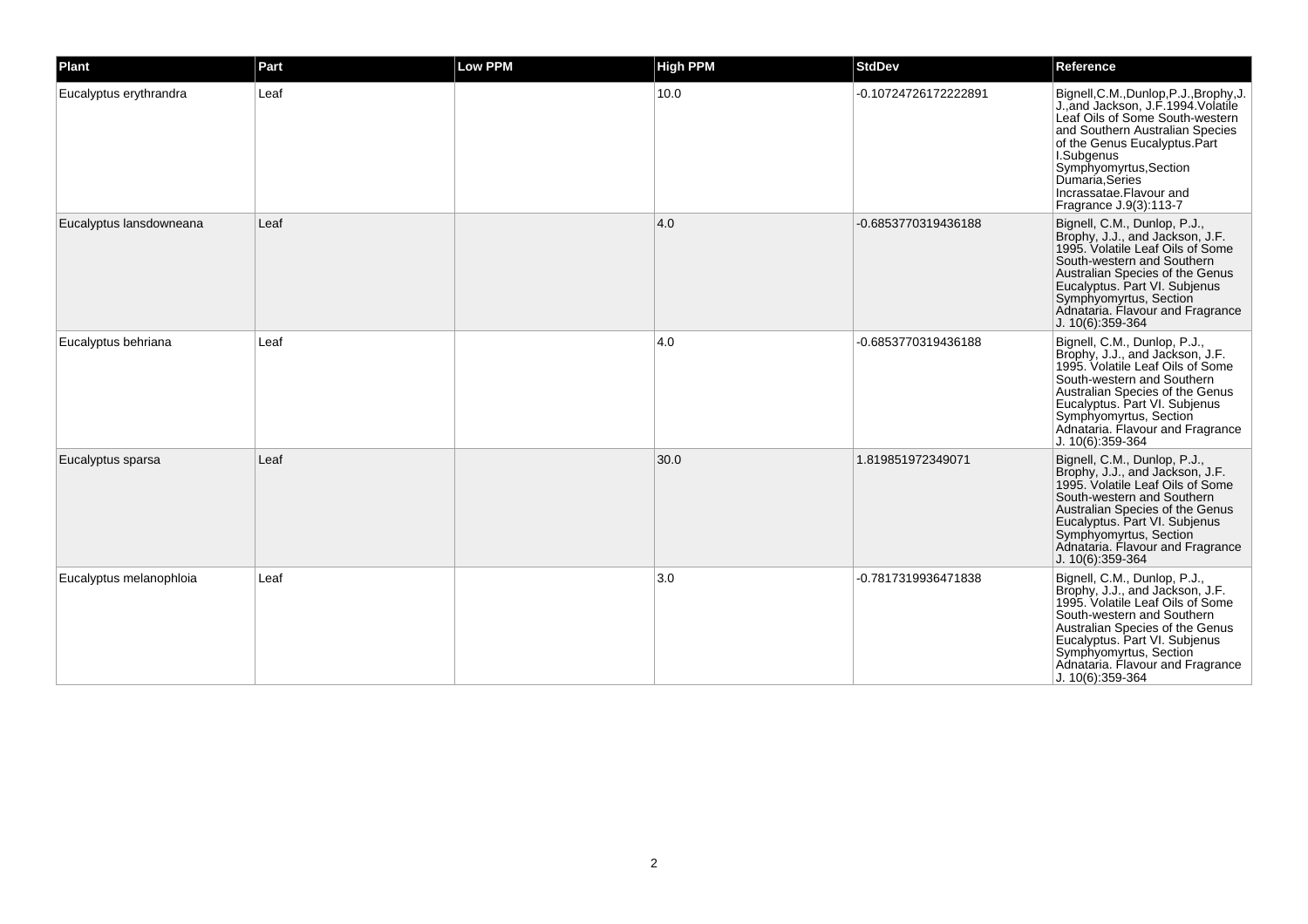| Plant                     | Part | Low PPM | <b>High PPM</b> | <b>StdDev</b>        | <b>Reference</b>                                                                                                                                                                                                                                                                                      |
|---------------------------|------|---------|-----------------|----------------------|-------------------------------------------------------------------------------------------------------------------------------------------------------------------------------------------------------------------------------------------------------------------------------------------------------|
| Eucalyptus incrassata     | Leaf |         | 14.0            | 0.278172585092031    | Bignell, C.M., Dunlop, P.J., Brophy, J.<br>J., and Jackson, J.F. 1994. Volatile<br>Leaf Oils of Some South-western<br>and Southern Australian Species<br>of the Genus Eucalyptus.Part<br>I.Subgenus<br>Symphyomyrtus, Section<br>Dumaria, Series<br>Incrassatae.Flavour and<br>Fragrance J.9(3):113-7 |
| Eucalyptus odorata        | Leaf |         | 42.0            | 2.9761115127918507   | Bignell, C.M., Dunlop, P.J.,<br>Brophy, J.J., and Jackson, J.F.<br>1995. Volatile Leaf Oils of Some<br>South-western and Southern<br>Australian Species of the Genus<br>Eucalyptus. Part VI. Subjenus<br>Symphyomyrtus, Section<br>Adnataria. Flavour and Fragrance<br>J. 10(6):359-364               |
| Eucalyptus ochrophloia    | Leaf |         | 3.0             | -0.7817319936471838  | Bignell, C.M., Dunlop, P.J.,<br>Brophy, J.J., and Jackson, J.F.<br>1995. Volatile Leaf Oils of Some<br>South-western and Southern<br>Australian Species of the Genus<br>Eucalyptus. Part VI. Subjenus<br>Symphyomyrtus, Section<br>Adnataria. Flavour and Fragrance<br>J. 10(6):359-364               |
| Eucalyptus dolichorhyncha | Leaf |         | 6.0             | -0.4926671085364888  | Bignell, C.M., Dunlop, P.J., Brophy, J.<br>J., and Jackson, J.F. 1994. Volatile<br>Leaf Oils of Some South-western<br>and Southern Australian Species<br>of the Genus Eucalyptus.Part<br>I.Subgenus<br>Symphyomyrtus, Section<br>Dumaría Series<br>Incrassatae.Flavour and<br>Fragrance J.9(3):113-7  |
| Eucalyptus cuprea         | Leaf |         | 6.4             | -0.45412512385506265 | Bignell, C.M., Dunlop, P.J.,<br>Brophy, J.J., and Jackson, J.F.<br>1995. Volatile Leaf Oils of Some<br>South-western and Southern<br>Australian Species of the Genus<br>Eucalyptus. Part VI. Subjenus<br>Symphyomyrtus, Section<br>Adnataria. Flavour and Fragrance<br>J. 10(6):359-364               |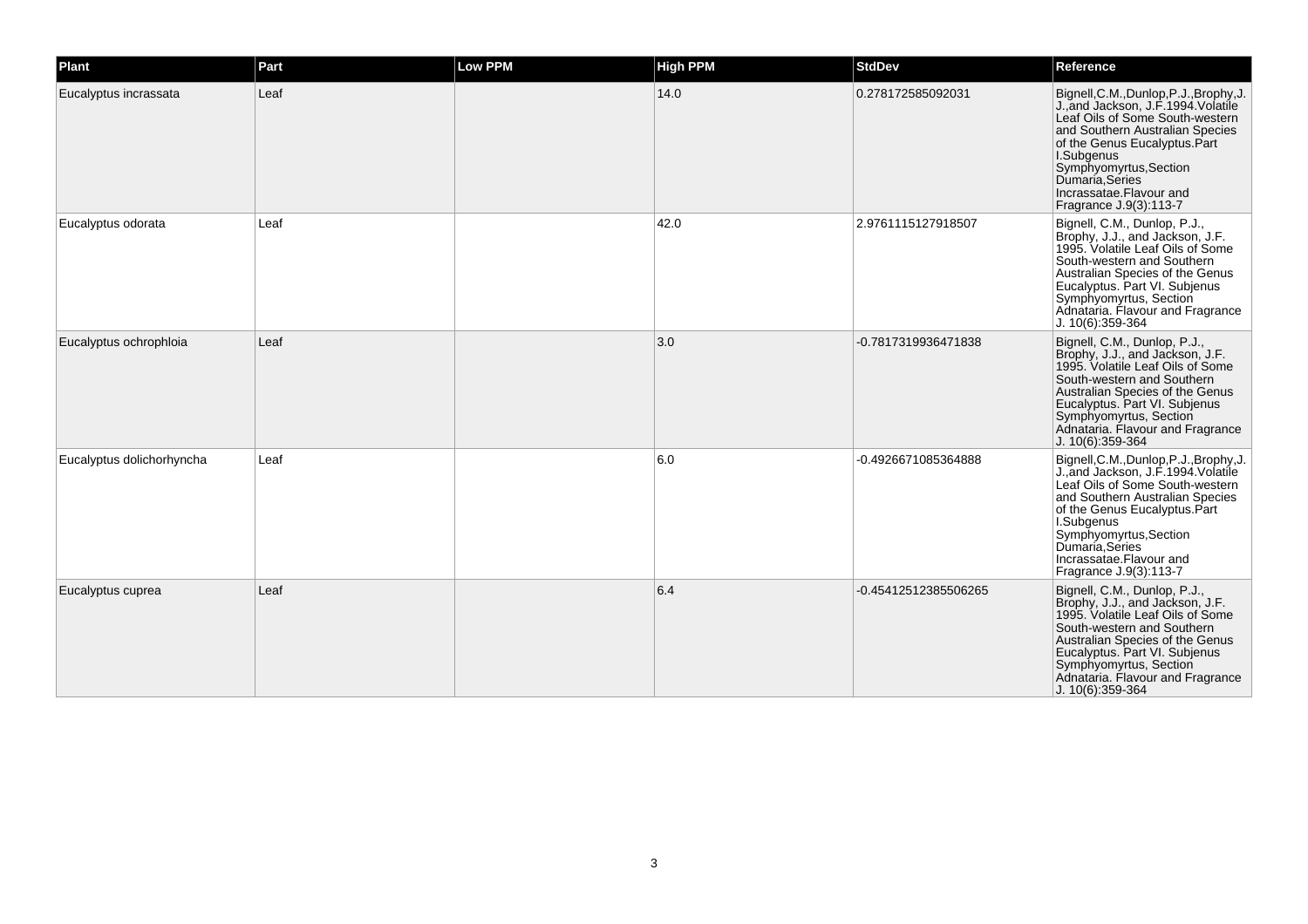| Plant                  | Part | Low PPM | <b>High PPM</b> | <b>StdDev</b>        | Reference                                                                                                                                                                                                                                                                                             |
|------------------------|------|---------|-----------------|----------------------|-------------------------------------------------------------------------------------------------------------------------------------------------------------------------------------------------------------------------------------------------------------------------------------------------------|
| Eucalyptus populnea    | Leaf |         | 1.8             | -0.8973579476914617  | Bignell, C.M., Dunlop, P.J.,<br>Brophy, J.J., and Jackson, J.F.<br>1995. Volatile Leaf Oils of Some<br>South-western and Southern<br>Australian Species of the Genus<br>Eucalyptus. Part VI. Subjenus<br>Symphyomyrtus, Section<br>Adnataria. Flavour and Fragrance<br>J. 10(6):359-364               |
| Eucalyptus leucoxylon  | Leaf | 0.0     | 5.5             | -0.5408445893882713  | Bignell, C.M., Dunlop, P.J.,<br>Brophy, J.J., and Jackson, J.F.<br>1995. Volatile Leaf Oils of Some<br>South-western and Southern<br>Australian Species of the Genus<br>Eucalyptus. Part VI. Subjenus<br>Symphyomyrtus, Section<br>Adnataria. Flavour and Fragrance<br>J. 10(6):359-364               |
| Eucalyptus viridis     | Leaf | 0.0     | 0.5             | -1.0226193979060962  | Bignell, C.M., Dunlop, P.J.,<br>Brophy, J.J., and Jackson, J.F.<br>1995. Volatile Leaf Oils of Some<br>South-western and Southern<br>Australian Species of the Genus<br>Eucalyptus. Part VI. Subjenus<br>Symphyomyrtus, Section<br>Adnataria. Flavour and Fragrance<br>J. 10(6):359-364               |
| Eucalyptus tetraptera  | Leaf |         | 10.0            | -0.10724726172222891 | Bignell, C.M., Dunlop, P.J., Brophy, J.<br>J., and Jackson, J.F. 1994. Volatile<br>Leaf Oils of Some South-western<br>and Southern Australian Species<br>of the Genus Eucalyptus.Part<br>I.Subgenus<br>Symphyomyrtus, Section<br>Dumaria, Series<br>Incrassatae.Flavour and<br>Fragrance J.9(3):113-7 |
| Eucalyptus forrestiana | Leaf |         | 23.0            | 1.1453672404241162   | Bignell, C.M., Dunlop, P.J., Brophy, J.<br>J., and Jackson, J.F. 1994 Volatile<br>Leaf Oils of Some South-western<br>and Southern Australian Species<br>of the Genus Eucalyptus. Part<br>I.Subgenus<br>Symphyomyrtus, Section<br>Dumaria Series<br>Incrassatae.Flavour and<br>Fragrance J.9(3):113-7  |